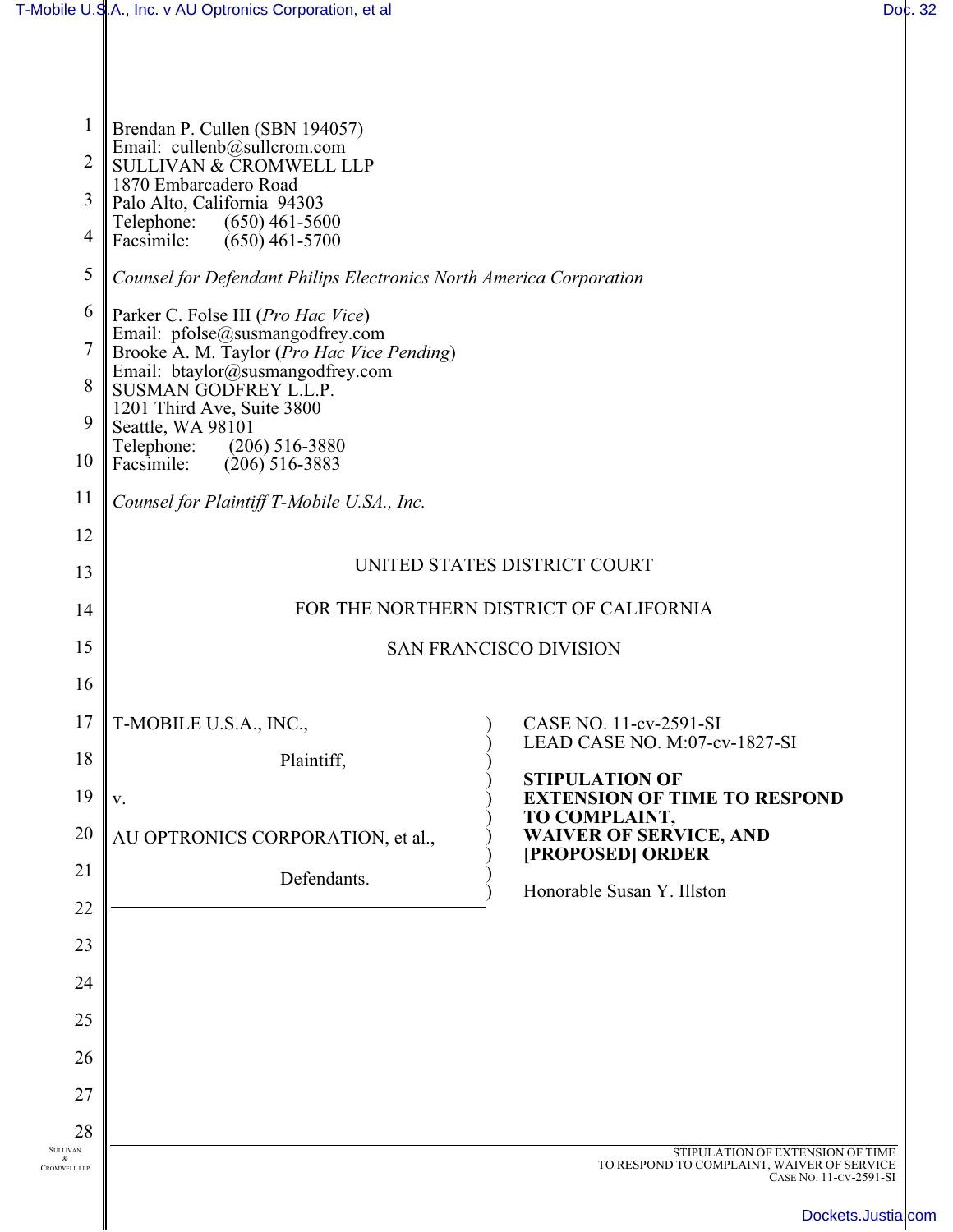| $\mathbf{1}$             | WHEREAS the undersigned counsel, on behalf of plaintiff T-Mobile U.S.A., Inc. ("T-                       |  |
|--------------------------|----------------------------------------------------------------------------------------------------------|--|
| $\overline{c}$           | Mobile"), filed a complaint in the above-captioned case against Philips Electronics North America        |  |
| 3                        | Corporation ("PENAC"), among other defendants, on April 18, 2011 ("Complaint");                          |  |
| 4                        | WHEREAS T-Mobile wishes to avoid the burden and expense of serving process on                            |  |
| 5                        | PENAC;                                                                                                   |  |
| 6                        | WHEREAS PENAC desires a reasonable amount of time to respond to the Complaint;                           |  |
| $\overline{7}$           | WHEREAS T-Mobile and multiple defendants ("Stipulating Defendants"), not including                       |  |
| 8                        | PENAC, in the above-captioned case executed the Corrected Stipulation of Extension of Time to            |  |
| 9                        | Respond to Complaint, Waiver of Service, and [Proposed] Order stipulation (Dkt. #25) on June 17,         |  |
| 10                       | 2011, for which an Order (Dkt. #26) was signed by this Court on June 28, 2011, extending the deadline    |  |
| 11                       | to move to dismiss, answer, or otherwise respond to the Complaint to 90 days from the execution of that  |  |
| 12                       | stipulation, subject to Federal Rule of Civil Procedure $6(a)(1)$ ; and                                  |  |
| 13                       | WHEREAS T-Mobile and PENAC believe that proceeding on a response date unified                            |  |
| 14                       | with the aforementioned Stipulating Defendants will create efficiency for the Court and the parties by   |  |
| 15                       | reducing duplicative motion practice;                                                                    |  |
| 16                       | THEREFORE, T-Mobile and PENAC hereby agree:                                                              |  |
| 17                       | 1.<br>PENAC waives service of the Complaint under Federal Rule of Civil Procedure                        |  |
| 18                       | 4(d). This stipulation does not constitute a waiver by PENAC of any other substantive or procedural      |  |
| 19                       | defense, including but not limited to the defense of lack of personal or subject matter jurisdiction and |  |
| 20                       | improper venue.                                                                                          |  |
| 21                       | 2.<br>PENAC's deadline to move to dismiss, answer, or otherwise respond to the                           |  |
| 22                       | Complaint will be 90 days from the execution of the Corrected Stipulation of Extension of Time to        |  |
| 23                       | Respond to Complaint, Waiver of Service, and [Proposed] Order stipulation (Dkt. #25), subject to         |  |
| 24                       | Federal Rule of Civil Procedure $6(a)(1)$ .                                                              |  |
| 25                       |                                                                                                          |  |
| 26                       |                                                                                                          |  |
| 27                       |                                                                                                          |  |
| 28<br><b>SULLIVAN</b>    | $-2-$                                                                                                    |  |
| &<br><b>CROMWELL LLP</b> | STIPULATION OF EXTENSION OF TIME<br>TO RESPOND TO COMPLAINT WAIVER OF SERVICE                            |  |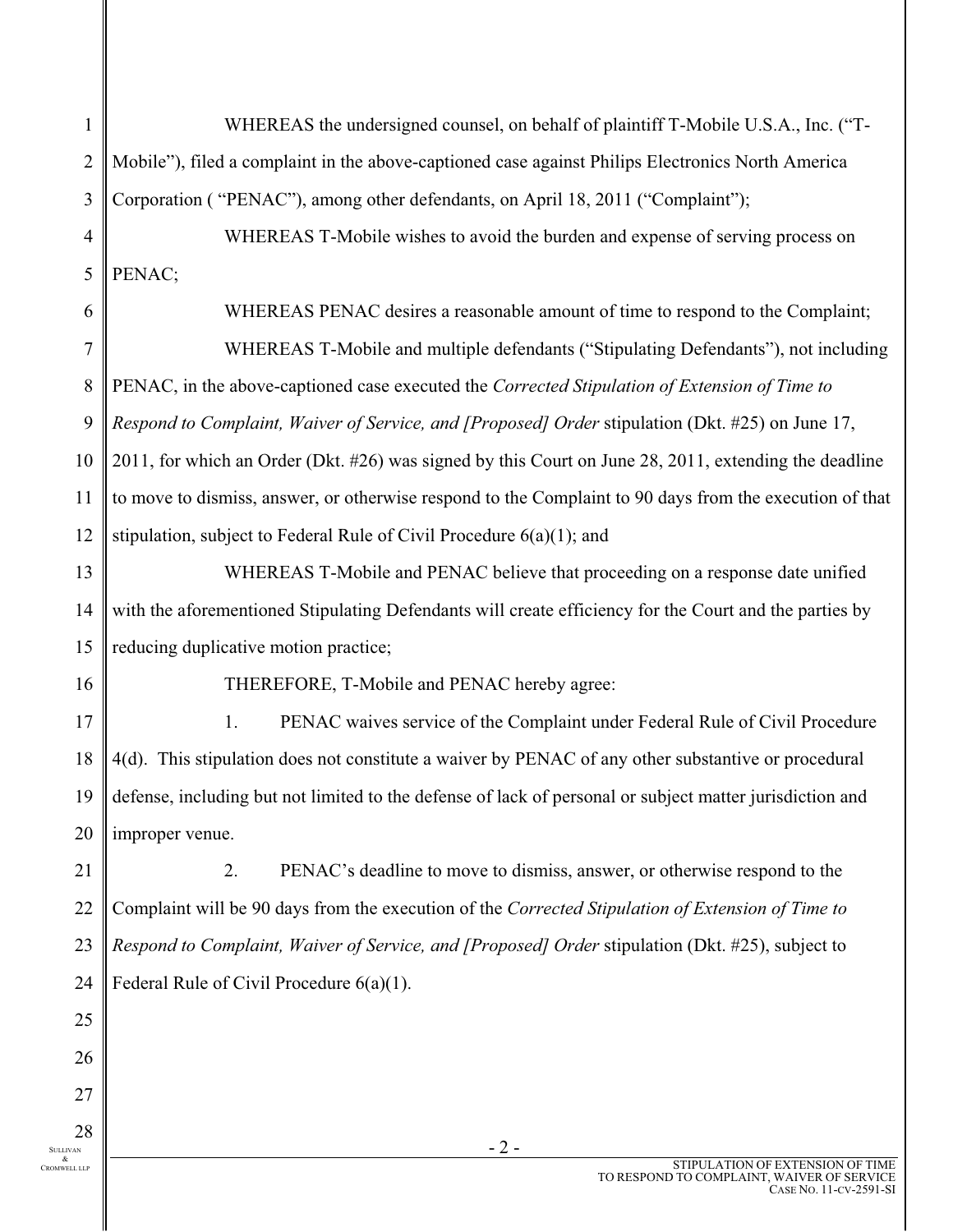| 1                        | DATED this 4th day of August, 2011                                            |
|--------------------------|-------------------------------------------------------------------------------|
| $\overline{2}$           |                                                                               |
| 3                        | By: /s/ Brendan P. Cullen<br>Brendan P. Cullen (SBN 194057)                   |
| 4                        | Email: cullenb@sullcrom.com<br><b>SULLIVAN &amp; CROMWELL LLP</b>             |
| 5                        | 1870 Embarcadero Road                                                         |
| 6                        | Palo Alto, California 94303<br>Telephone:<br>$(650)$ 461-5600                 |
| 7                        | Facsimile:<br>$(650)$ 461-5700                                                |
| 8                        | Counsel for Defendant Philips Electronics<br><b>North America Corporation</b> |
| 9                        |                                                                               |
| 10                       | By: /s/ Parker C. Folse III<br>Parker C. Folse III (Pro Hac Vice)             |
| 11                       | Email: pfolse@susmangodfrey.com<br>Brooke A. M. Taylor (Pro Hac Vice Pending) |
|                          | Email: btaylor@susmangodfrey.com<br><b>SUSMAN GODFREY L.L.P.</b>              |
| 12                       | 1201 Third Ave, Suite 3800<br>Seattle, WA 98101                               |
| 13                       | $(206)$ 516-3880 (Phone)<br>(206) 516-3883 (Facsimile)                        |
| 14                       | David Orozco, CA Bar No. 220732                                               |
| 15                       | Email: dorozco@susmangodfrey.com                                              |
| 16                       | <b>SUSMAN GODFREY L.L.P.</b><br>1901 Avenue of the Stars, Ste. 950            |
| 17                       | Los Angeles, CA 90067-6029<br>$(310)$ 310-3100 (Phone)                        |
| 18                       | (310) 789-3150 (Facsimile)                                                    |
| 19                       | Edward A. Friedman (Pro Hac Vice Pending)<br>Email: efriedman@fklaw.com       |
| 20                       | Daniel B. Rapport (Pro Hac Vice Pending)<br>Email: drapport@fklaw.com         |
| 21                       | Hallie B. Levin (Pro Hac Vice Pending)<br>Email: hlevin@fklaw.com             |
| 22                       | Jason C. Rubinstein<br>Email: jrubinstein@fklaw.com                           |
| 23                       | FRIEDMAN KAPLAN SEILER &                                                      |
| 24                       | <b>ADELMAN</b><br>7 Times Square                                              |
|                          | New York, NY 10036-6516<br>$(212)$ 833-1100 (Phone)                           |
| 25                       | (212) 833-1250 (Facsimile)                                                    |
| 26                       | Counsel for Plaintiff T-Mobile U.S.A., Inc.                                   |
| 27                       |                                                                               |
| 28<br><b>SULLIVAN</b>    | $-3-$                                                                         |
| &<br><b>CROMWELL LLP</b> | STIPULATION OF EXTENSION OF<br>TO RESPOND TO COMPLAINT, WAIVER OF SER         |